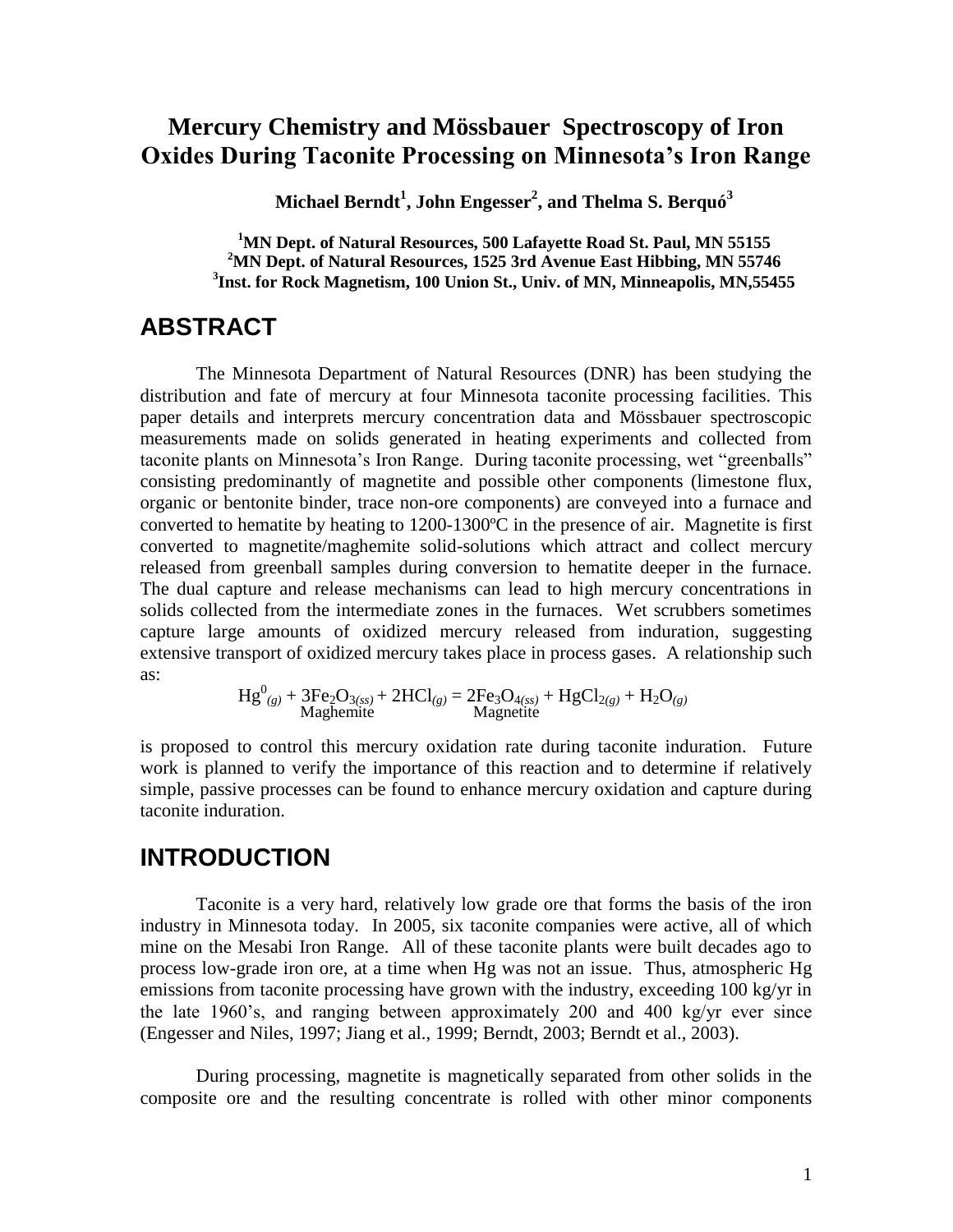(fluxing agents, binders) into balls ("greenballs"). Mercury is released during induration, a process where the greenballs are hardened and converted to hematite by heating to high temperatures (1200 to 1300ºC) in air.

Mercury emissions from taconite are generated under conditions quite distinct from those in the much better studied coal-fired power plants (see Pavlish et al, 2003, for a review). For example, the primary source of mercury at coal-fired power plants is the fuel, while the primary source of mercury released during taconite processing on Minnesota's Iron Range is typically the ore (Berndt, 2003). This is partly because relatively few companies use coal to fire their pellets, but even when coal is used, it takes only about 20 to 30 lbs of coal to fire one long ton of pellets. Unless the plant uses a lowmercury ore and/or high-mercury coal the amount of mercury released from the magnetite concentrate exceeds that derived from the coal.

Secondly, taconite processing gases remain more oxidizing than is typical for coal-fired power plants, which consume much of the oxygen in the combustion process (Zahl et al., 1995). Oxygen is an important component for reaction with mercury molecules during transport since oxidized mercury,  $Hg^{2+}$ , is much more soluble in scrubber waters than the volatiled reduced form,  $Hg^0$ . A more oxidizing flue gas may provide opportunities for taconite plants to control mercury through simple oxidation pathways.

Third, mercury released during taconite induration is exposed to large masses of potentially reactive iron oxide minerals. These minerals, although also present in smaller amounts in coal fired power plants, have been shown to promote oxidation and capture of  $Hg<sup>0</sup>$  from flue gases (Zygarlicke, 2003; Pavlish, 2003; Galbreath et al., 2005). The increased exposure of process gases to iron oxides during taconite processing may have a fundamental impact on mercury transport processes.

However, one important similarity between taconite processing and coal-fired power plants is that flue gases in both types of facilities can contain chloride, an important mercury oxidation agent, particularly in the presence of iron oxides (Pavlish et al, 2003; Galbreath et al., 2005). In the case of power plants, the fuel is the primary Cl source, but fluxing agents and pore fluids that accompany solids into induration furnaces are the primary source of Cl in taconite processing plants. The present study, was conducted specifically to evaluate how the presence of iron oxides and Cl in Minnesota's processing plants affect mercury transport in induration furnaces.

### **METHODS**

A major goal of this study was to provide fundamental information on relationships between magnetite oxidation, mercury concentration, and heating in taconite induration furnaces. Samples heated in experiments under various conditions were compared to samples collected in induration furnaces using Mössbauer spectroscopy to evaluate iron-oxide mineralogy and total digestion to analyze mercury.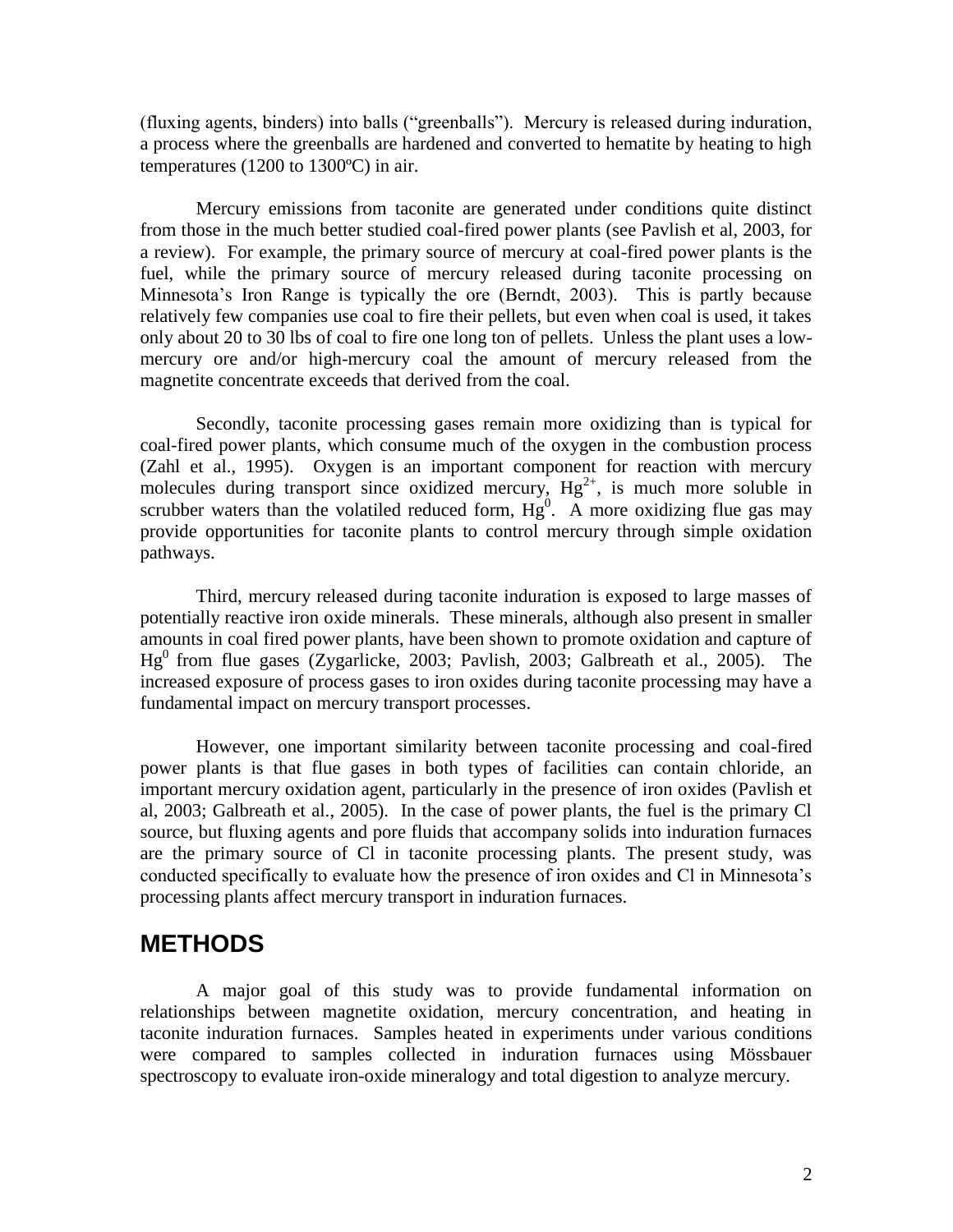Solids from bench-scale heating experiments were obtained from Blair Benner of the University of Minnesota-Coleraine Mineral Research Laboratory (CMRL) (Benner, 2005). Benner heated samples from taconite companies in  $N_2$  gas and air for periods of time up to 20 minutes and then measured the remaining mercury. Temperatures ranged from 300 to 700ºC. Several of the samples obtained from Benner were analyzed for ironoxide mineralogy using Mössbauer spectroscopy.

Samples were also collected from beneath the grates in active induration furnaces at four taconite processing facilities. An important distinction between taconite operations is that some use "grate-kiln" furnaces (Fig. 1) while others operate "straightgrates" (Fig. 2). Grate-Kiln facilities dry and heat pellets on a grate, but final firing is done in a rotating kiln. Drying, heating, and firing procedures are all performed on the grate in a straight-grate facility, however, a "hearth layer" consisting of pre-fired pellets is added beneath fresh greenball samples to protect the grate from the intense heat used in the firing zones. This fundamental difference in plant design, when superimposed with other less distinct differences in plant operation procedures makes every plant on the Iron Range unique. Samples in this study were collected from two straight grates and two grate kilns. Samples were sieved (<100-mesh) to remove chips and large grains and then analyzed for total mercury at Cebam, Inc., in Seattle, Washington. Most samples were also analyzed for iron-oxide mineralogy using Mössbauer spectroscopy. In each case, information on temperature was collected for the zones where dust was sampled.



Figure 1. Diagram of a grate-kiln taconite pellet induration process. Fresh, wet pellets (termed green balls) fed into the system are systematically dried, heated, and hardened into pellets as they pass from the drying zone to the rotating kiln. Drying and heating is accomplished using gases, that are generated by cooling of the hot pellets and burning of fresh fuels in the kiln. The gases interact with pellets in the kiln, and are passed through pellet beds in the drying and pre-heat zones. The gases carry mercury and dust to the wet scrubbers. The preheat burner near the center of the diagram is used only for fluxed pellet production.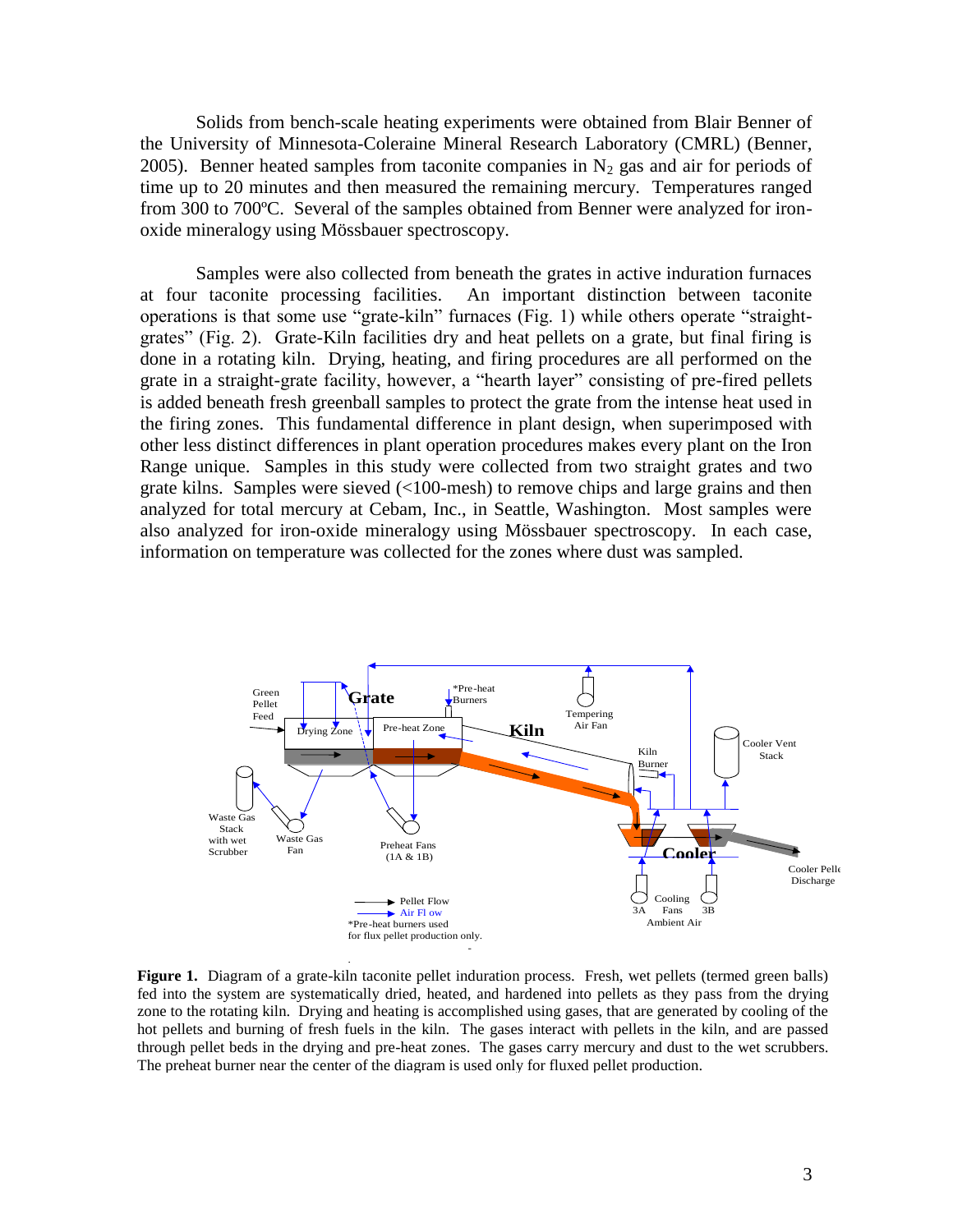Fresh greenball and scrubber water samples were also collected from these plants and analyzed for mercury. Water samples were filtered at the plant, reacted with BrCl overnight, and then analyzed using  $SnCl<sub>2</sub>$  reduction, gold trap collection, and CVAFS detection (modified EPA 1631). The filters containing the scrubber solids were dried at 104 $^{\circ}$ C for analysis, weighed, and digested in hot acid (HCl/HNO<sub>3</sub>, 3/1), and the mercury analyzed also using  $SnCl<sub>2</sub>$  reduction and gold trap collection, followed by CVAFS detection (modified EPA 1631). Greenball samples were disaggregated into powder, digested in hot acid prior to analysis for mercury. All mercury analyses for samples collected at the taconite companies where analyzed by Cebam Analytical, Inc., Seattle, Washington. Total suspended solids (TSS) were analyzed by filtering a two-liter sample of scrubber water collected specifically for this purpose. Solids from this sample were collected on a glass fiber filter  $(0.7\mu)$ , dried at 104°C overnight, and weighed.



**Figure 2**. Diagram of a straight-grate taconite induration furnace. Fresh pellets are carried on a grate through a furnace and cooled by fresh air passed through the pellet bed. The air used for cooling the hot pellets and the gases generated in the firing zone are used for drying and heating the pellets.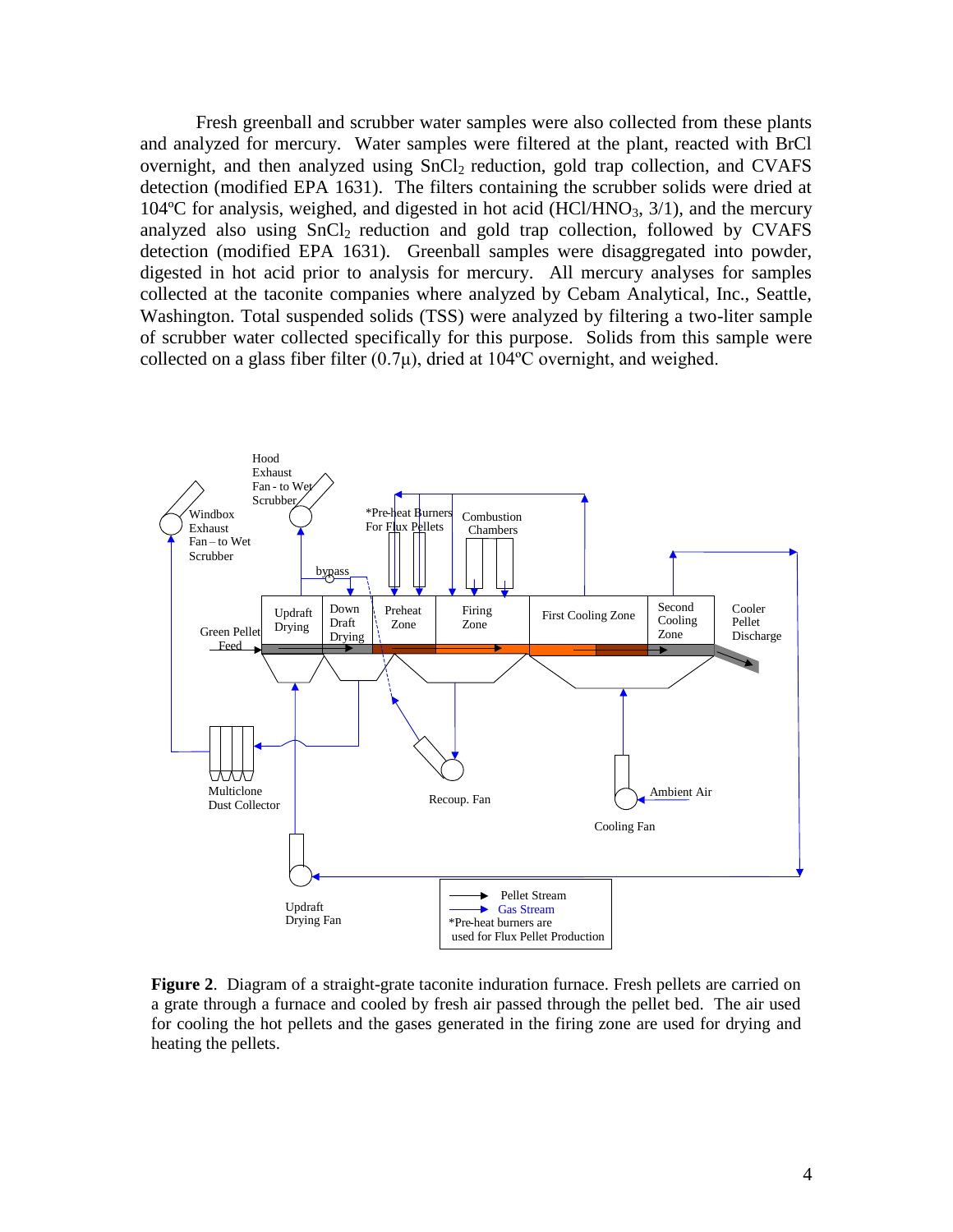

**Figure 3:** Ideal relationship between A/B from Mössbauer spectroscopic measurements, and magnetite/maghemite solid solution composition.

#### **Mössbauer Spectroscopy**

Mössbauer spectroscopy is a sensitive technique for measuring the atomic environments of iron atoms in a compound. The technique works by measuring absorption of gamma radiation of very specific wavelengths, generated by an oscillating radioactive source material  $\binom{57}{0}$ . The oscillation causes a Doppler shift of the emitted gamma radiation, while a detector records absorption as a function of gamma wave frequency. Thus, results are typically presented in terms of absorption versus velocity of the radioactive source. The details of the technique are not important for this discussion, but it is important to realize that the method permits clear distinction and quantification of the relative amounts of iron that are found in the crystal lattices of magnetite and various oxidation products. Mössbauer spectroscopic measurements were made at the University of Minnesota (Minneapolis), Institute for Rock Magnetism.

Considerable importance in this study was placed on the relative distribution of iron on A and B sites of magnetite grains. As magnetite oxidizes it forms a solid solution between magnetite and maghemite. The oxygen is added by increasing the proportion of oxidized iron in A versus B sites and accommodating this change with the introduction of site vacancies in the B site. Mössbauer spectroscopy not only evaluates mineralogy of iron oxides (e.g., magnetite, maghemite or  $\gamma$ -Fe<sub>2</sub>O<sub>3</sub>, and hematite or  $\alpha$ -Fe<sub>2</sub>O<sub>3</sub>), but determines the relative distribution of iron atoms in magnetite that are located on A or B sites. Thus, the relative absorption by iron in A and B sites (A/B) reflects magnetite composition (Coey, 1971; Papamarinopoulus et al., 1982; see Fig. 3).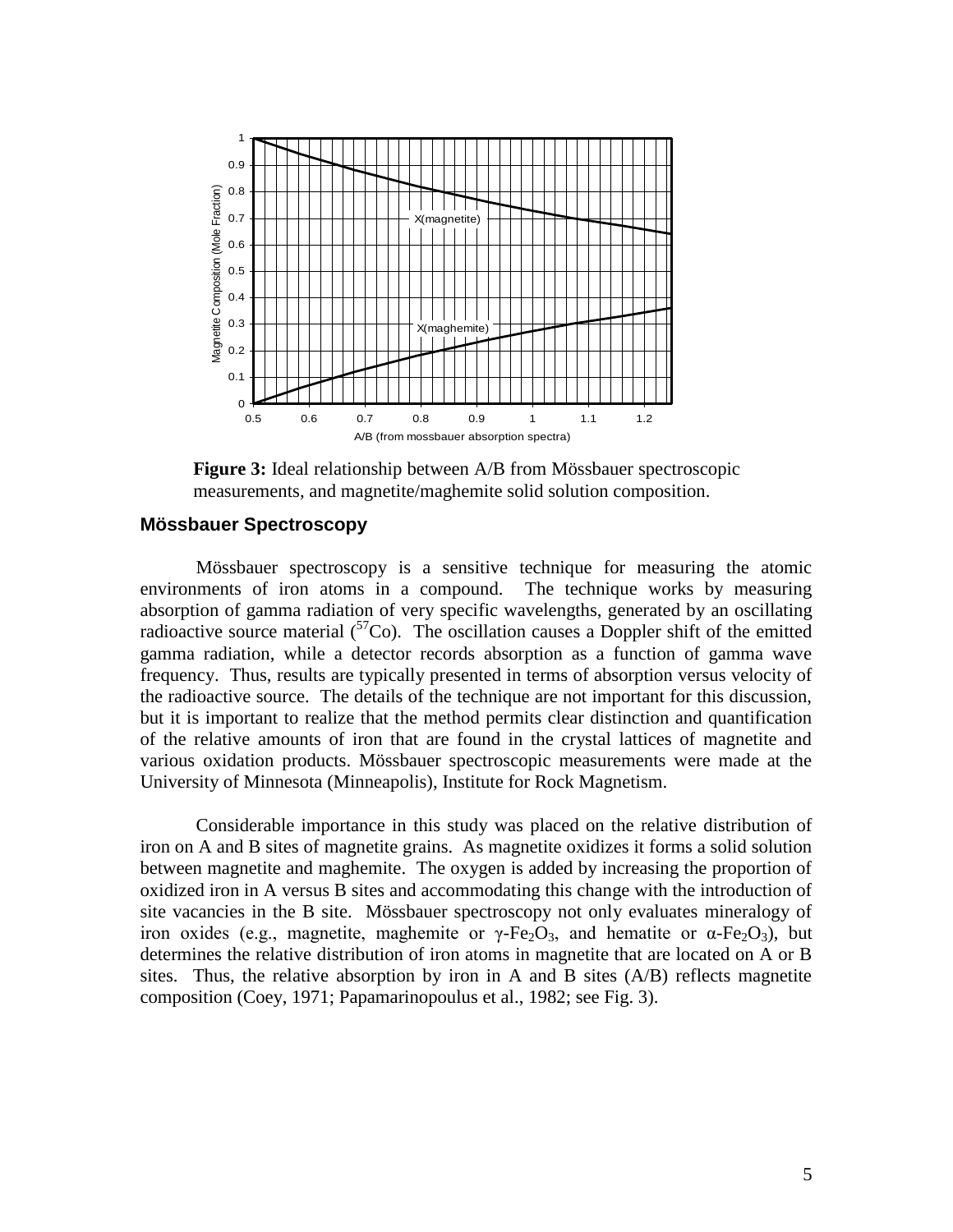| Temperature          | Gas   | Time | Hg     | Mineralogy      | Magnetite |
|----------------------|-------|------|--------|-----------------|-----------|
| $^{\prime\prime}C$ , |       | min) | (ng/g) |                 | A/B       |
| <b>Start</b>         |       |      | 7.62   | 100 % mt        | 0.72      |
|                      |       |      | 7.59   |                 |           |
| 300 (572°F)          | Air   | 20   | 6.42   |                 |           |
|                      | $N_2$ | 20   | 2.69   |                 |           |
| 400 (752°F)          | Air   | 20   | 2.89   | 89% mt, 11 % hm | 0.98      |
|                      | $N_2$ | 20   | 0.75   |                 |           |
| 500 (932°F)          | Air   | 20   | 3.70   | 77% mt, 23% hm  | 1.26      |
|                      | $N_2$ | 20   | 0.92   | 89% mt, 11% hm? | 0.59      |
| 600 (1112°F)         | Air   | 20   | 2.17   |                 |           |
|                      | $N_2$ | 20   | 0.48   |                 |           |
| 700 (1292°F)         | Air   | 20   | 2.07   |                 |           |

**Table 1:** Mercury concentration and mineralogy of samples from greenball heating experiments.

 $mt = magnetic solid-solution, hm=hematite$ 

### **RESULTS**

Results from one set of Benner's (2005) heating experiments are presented in Table 1. Benner (2005) found that most of the mercury in taconite is released at temperatures below 400°C, especially during heating in  $N_2$ . However, a larger fraction of the mercury is retained if heating takes place in air, rather than  $N_2$ , even to temperatures as high as 700ºC.

The starting sample was composed of magnetite that was slightly oxidized even before heating, as indicated by  $A/B = 0.72$  (as opposed to 0.50 for stoichiometric magnetite, see Fig. 3). Heating this material in  $N_2$  for 20 minutes at 500°C resulted in a decrease in the amount of magnetite and a shift in magnetite composition (to  $A/B = 0.59$ ). Some of the magnetite was replaced by a mineral that appeared to be a mixture of maghemite and hematite. One possibility is that the initial magnetite simply unmixed into near-stoichiometric magnetite and  $Fe<sub>2</sub>O<sub>3</sub>$ , releasing its mercury in the process. It appears that mineralogic changes and mercury release occur rapidly for magnetite, even in the absence of  $O_2$ . Mössbauer results for samples heated in air at 400 and 500°C revealed systematic mineralogic changes, as well. 11% of the magnetite was replaced by hematite at 400<sup>o</sup>C while 23% was replaced by hematite during heating at 500<sup>o</sup>C. Moreover, the magnetite that remained became systematically more oxidized, with A/B increasing from 0.72 in the starting material, to 0.98 at 400 and 1.26 at 500ºC, representing approximately 27 and 36 percent maghemite component, respectively.

Pertinent data on location, temperature, mercury concentration, and iron-oxide mineralogy for dust samples collected from grates at taconite plants are presented in Table 2. Mercury concentrations were surprisingly elevated in some samples. For example, concentrations of mercury reached as high as 464 ng/g in the preheat zone at one company (Fig. 4), which compares to only 11 ng/g in the starting material. Mercury concentrations were also elevated in the preheat zones at all of the companies, suggesting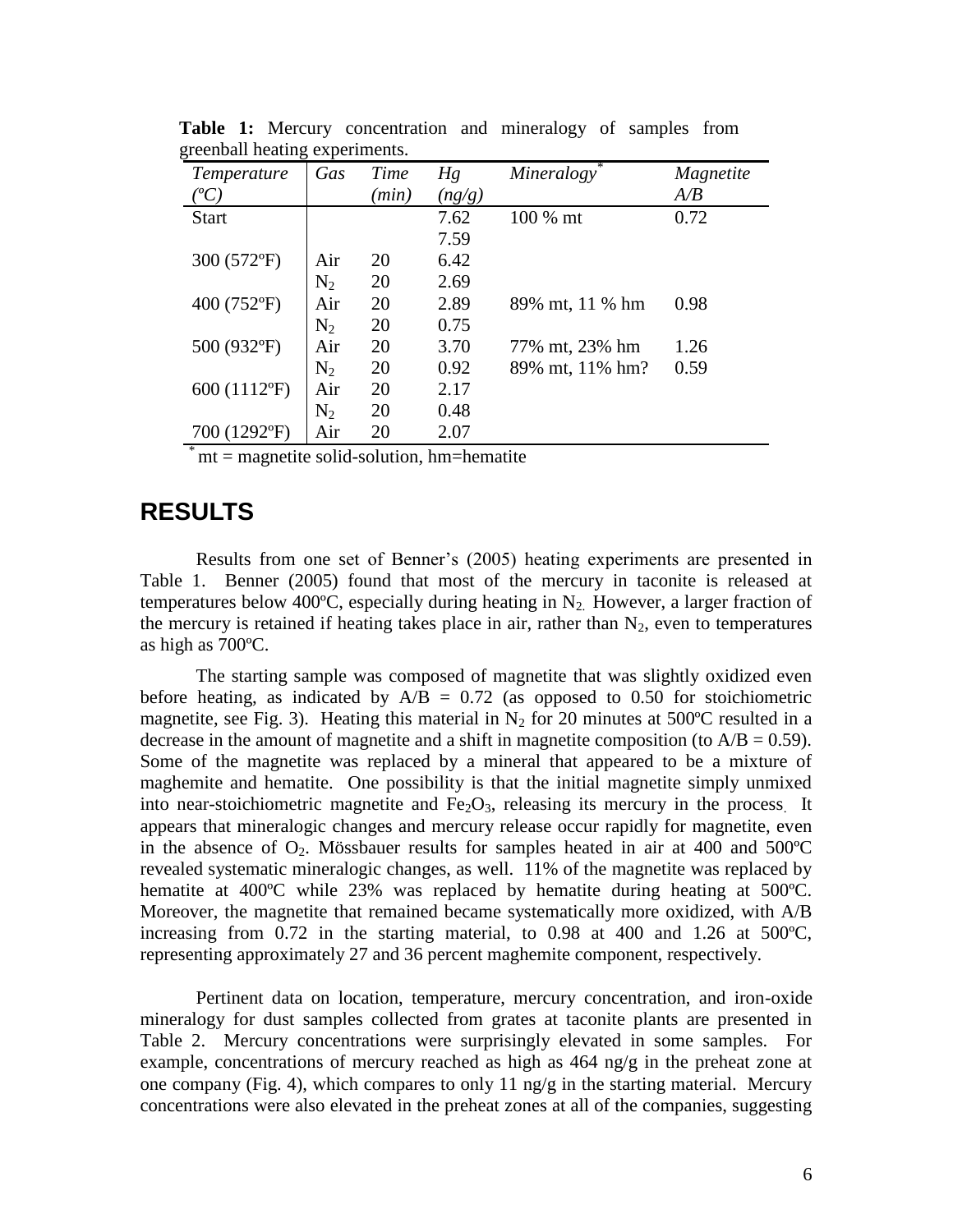| Plant     | Location                    | composition $(A, D)$ or samples conceited from taconite plants during this study.<br>Underbed<br>Mineralogy*<br>Overbed<br>Hg<br>Magnetite |          |        |                 |      |
|-----------|-----------------------------|--------------------------------------------------------------------------------------------------------------------------------------------|----------|--------|-----------------|------|
|           |                             | $T(^oF)$                                                                                                                                   | $T^o(F)$ | ng/g   | %mt / %hm / %mh | A/B  |
| Straight. | Greenball                   |                                                                                                                                            |          | 11     | 96/0/4          | 0.57 |
| Grate     | <b>UDD WB2.5</b>            | 342                                                                                                                                        | 490      | 18     |                 |      |
| #1        | <b>UDD WB6.5</b>            | 342                                                                                                                                        | 490      | 32     | 50/50/0         | 0.61 |
|           | DDD WB8                     | 573                                                                                                                                        | 340      | 19     | 94/6/0          | 0.62 |
|           |                             | 897                                                                                                                                        | 195      | 94     | 90/10/0         | 0.64 |
|           | PH WB12                     |                                                                                                                                            | 202      |        |                 |      |
|           | PH WB14                     | 1248                                                                                                                                       |          | 464    | 94/6/0          | 0.65 |
|           | PH WB16                     | 1402                                                                                                                                       | 253      | 127    |                 |      |
|           | FZ WB18                     | 2300                                                                                                                                       | 350      | 22     | 88/12/0         | 0.69 |
| Grate     | Greenball                   |                                                                                                                                            |          | 12     | 100/0/0         | 0.61 |
| Kiln      | D <sub>D</sub> 1            | 654                                                                                                                                        | 199      | 91     | 91/9/0          | 0.65 |
| #1        | D <sub>D</sub> <sub>2</sub> | 1049                                                                                                                                       | 246      | 57     |                 |      |
|           | D <sub>D</sub> <sub>2</sub> | 1443                                                                                                                                       | 493      | 66     | 91/9/0          | 0.63 |
|           | PH WB1                      | 2076                                                                                                                                       | 544      | 15     |                 |      |
|           | PH WB3                      | 2076                                                                                                                                       | 890      | 2.7    | 36/64/0         | 0.56 |
|           | PH WB5                      | 2076                                                                                                                                       | 1215     | 0.7    |                 |      |
|           |                             |                                                                                                                                            |          |        |                 |      |
| Grate     | Greenball                   |                                                                                                                                            |          | 14     | 100/0/0         | 0.59 |
| Kiln      | <b>DDD</b>                  | 525                                                                                                                                        | 384      | 24     |                 |      |
| #2        |                             |                                                                                                                                            |          | 24     |                 |      |
|           |                             |                                                                                                                                            |          | 21     |                 |      |
|           |                             |                                                                                                                                            |          | 24     | 37/63/0         | 0.48 |
|           | PH                          | 1852                                                                                                                                       | 1291     | 1.7    |                 |      |
|           |                             |                                                                                                                                            |          | 1.6    | 35/65/0         | 0.59 |
|           |                             |                                                                                                                                            |          | 1.6    |                 |      |
|           |                             |                                                                                                                                            |          | 2.2    |                 |      |
|           |                             |                                                                                                                                            |          |        |                 |      |
| Straight  | Greenball                   |                                                                                                                                            |          | 10     |                 |      |
| Grate     | DDD WB9                     | 720                                                                                                                                        | 250      | $\tau$ | 92/8/0          | 0.64 |
| #2        | DDD WB 11                   | 720                                                                                                                                        | 250      | 10     | 87/13/0         | 0.61 |
|           | <b>PH WB 13</b>             | 1854                                                                                                                                       | 250      | 60     | 91/9/0          | 0.60 |
|           | PH WB17                     | 2257                                                                                                                                       | 700      | 58     | 92/8/0          | 0.61 |
|           | <b>FZ WB 19</b>             | 2332                                                                                                                                       | 725      | 26     | 74/26/0         | 0.61 |
|           | <b>FZ WB 21</b>             | 2313                                                                                                                                       | 730      | 10     | 63/37/0         | 0.75 |

**Table 2** Locations, temperatures, mercury concentrations, mineralogy and magnetite composition (A/B) of samples collected from taconite plants during this study.

\*mt=magnetite, hm=hematite, mh=%maghemite

\*\*UDD=Updraft drying, WB=windbox, DDD=Downdraft drying, PH=preheat, FZ=Firing Zone.

a general process whereby mercury released from greenball in some parts of the furnace (high temperature) reabsorbs to greenballs and process dust at lower temperatures. The total amount of mercury collected in dust from each zone likely depends on plant-specific variations in heating rate, gas routing, and mercury concentration in the primary minerals.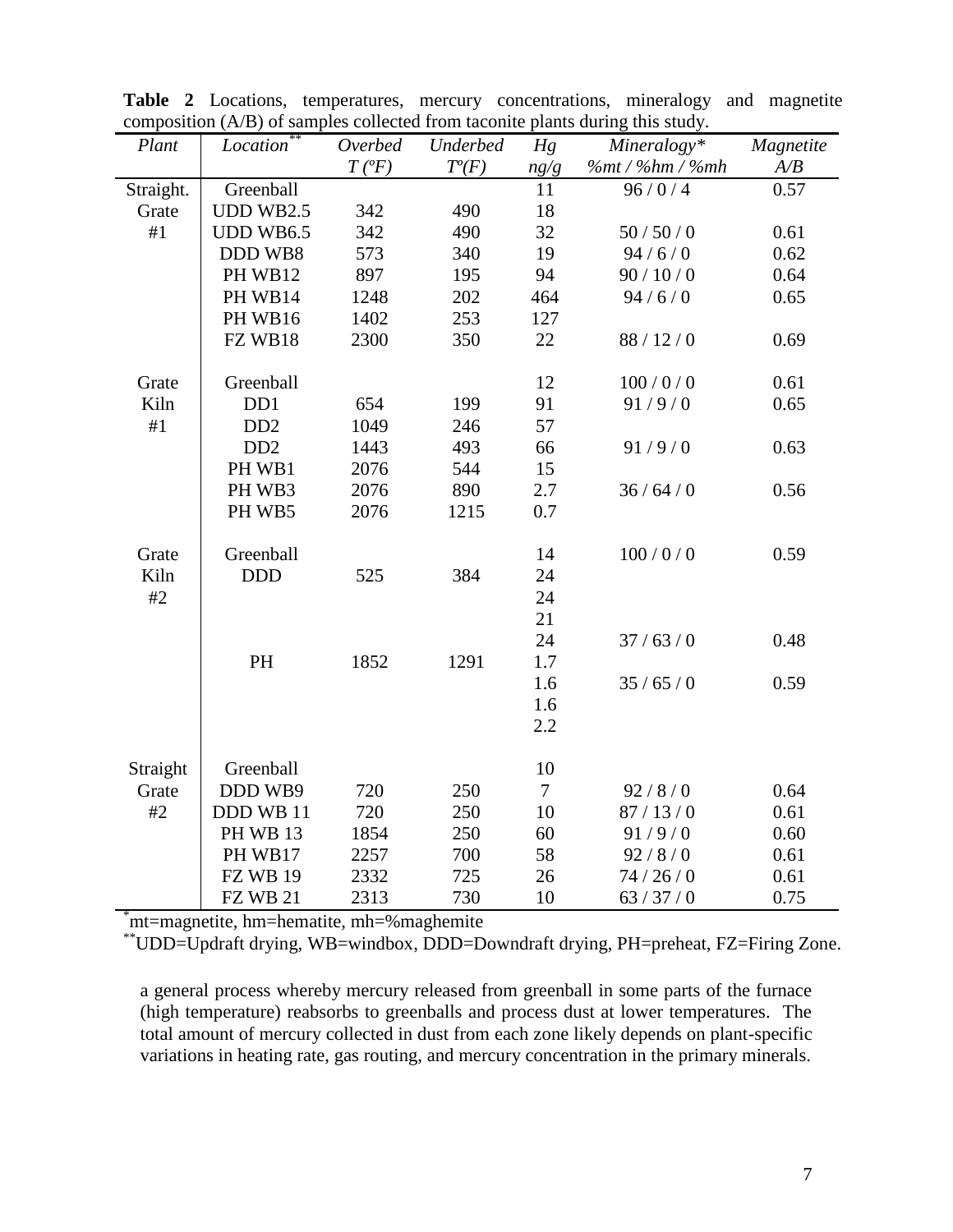

**Figure 4.** Mercury concentrations in dust samples collected from Straight-Grate #1. Concentrations increased to  $464$  ng/g in the preheat zone and then decreased again as the firing zone was approached.

The specific temperature range for mercury release and adsorption in taconite plants is not easy to evaluate due to the intense thermal gradients that exist in induration furnaces. Temperatures across the pellet bed can differ by well over 500ºC (see Table 2). Samples collected from some locations contain abundant hematite suggesting at least a fraction of the collected material was exposed to very high temperatures, perhaps in the firing zone. In straight grates, hematite can also come from the hearth layer. Even when hematite is present, however, all of the samples contain a significant magnetite component, and the A/B ratios for this magnetite were only slightly shifted compared to the starting greenball samples. A/B for the magnetite component for samples whose mercury concentrations are plotted in Fig. 4 increased gradually from 0.57 in the starting sample to 0.69 for the sample from the firing zone. The change in A/B at other plants was less systematic, but still much less than observed in the heating experiments.

Greenball and scrubber water mercury concentrations (Table 3) varied widely across the range and at each plant during a two year sampling study. However, mercury concentrations were generally high at all plants, especially in the filtered solids. This indicates significant mercury oxidation takes place in induration furnaces. It appears that the oxidized mercury atoms are transported both attached to dust particles and as molecular volatile species such as  $HgCl_{2(\varrho)}$  since both particulate and dissolved mercury concentrations are elevated. Mass balance estimates indicate that over 40% of the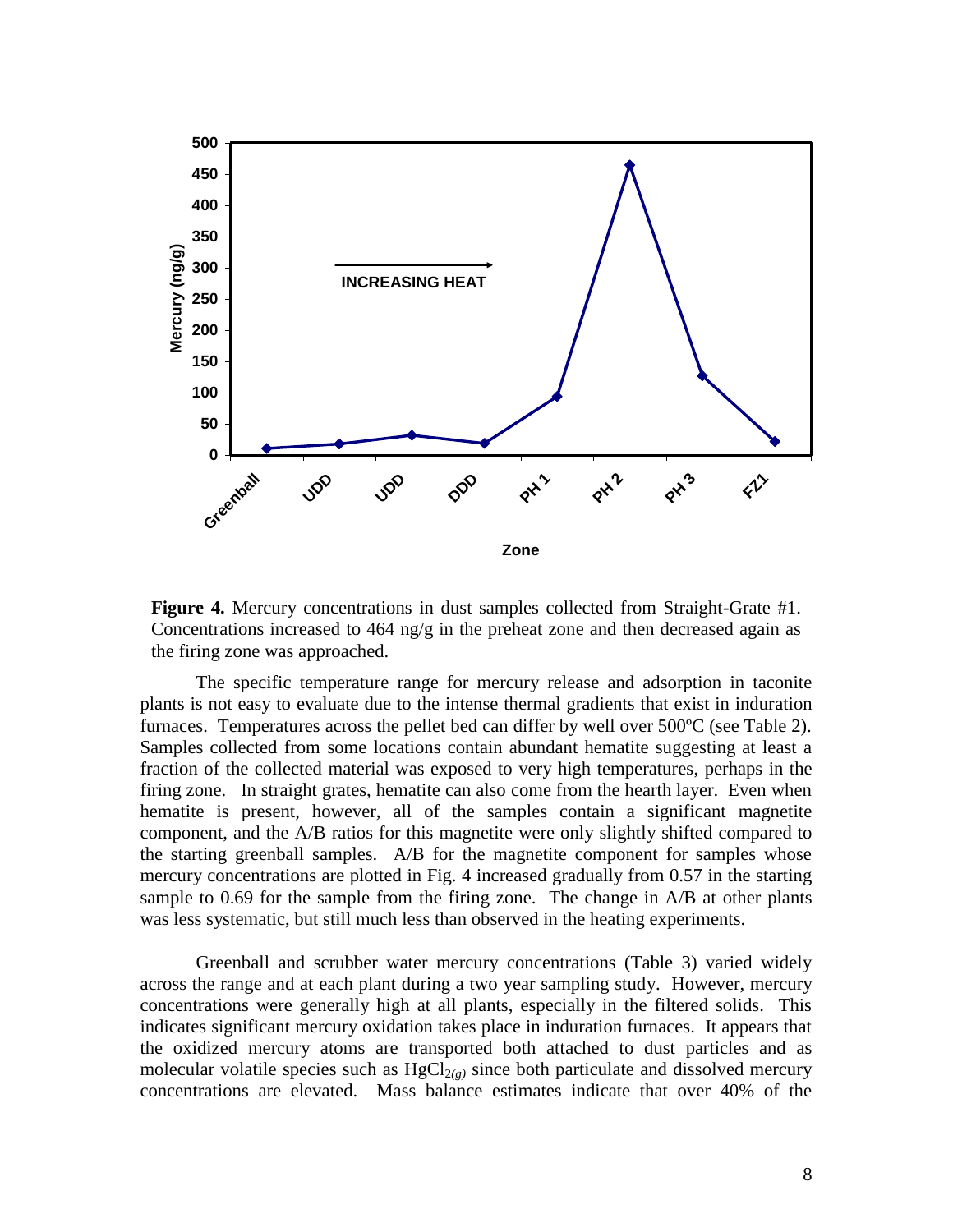| Plant     | Date     | Greenball   | Hg(D)  | Hg(P)  | <b>TSS</b> | Hg(T)  |
|-----------|----------|-------------|--------|--------|------------|--------|
|           |          | $Hg$ (ng/g) | (ng/l) | (ng/g) | $(wt\%)$   | (ng/l) |
| Straight  | Average  | 18.6        | 325    | 2528   | 0.019      | 671    |
| Grate #1  | St. Dev. | 5.7         | 164    | 2525   | 0.011      | 314    |
|           |          |             |        |        |            |        |
| Grate     | Average  | 11.3        | 273    | 2470   | 0.070      | 1943   |
| Kiln#1    | St. Dev. | 3.2         | 42     | 563    | 0.024      | 541    |
|           |          |             |        |        |            |        |
| Grate     | Average  | 16.6        | 542    | 616    | 1.866      | 11550  |
| Kiln $#2$ | St. Dev. | 5.1         | 626    | 236    | 0.578      | 5004   |
|           |          |             |        |        |            |        |
| Straight  | Average  | 8.4         | 1117   | 2305   | 0.126      | 4368   |
| Grate #2  | St. Dev. | 1.3         | 1465   | 1504   | 0.031      | 1929   |
|           |          |             |        |        |            |        |

**Table 3** Mercury concentrations and TSS for greenball and scrubber water samples.  $Hg(D) = Dissolved$  mercury,  $Hg(P) =$  concentration of mercury for dried filtrate,  $Hg(T) =$  total mercury concentration including dissolved and particulate fractions.

released mercury was captured in wet scrubbers some days at some plants. In other cases, capture efficiencies were less than 10%. Understanding the mechanisms and processes leading to the wide variation in mercury speciation (in scrubber water) and capture efficiencies during taconite processing is needed for design of cost-effective mercury technologies for these plants.

#### **DISCUSSION**

Results from this study have shown that mercury transport during taconite processing involves a relatively complex series of reactions, whereby some of the mercury released at high temperatures in the furnaces is recaptured by magnetite and/or magnetite/maghemite solid-solutions. To simplify understanding of the release and capture process, four independent reactions (Table 4) can be used to represent processes most likely to impact mercury release during taconite induration. Reactions 1 and 2 represent conversion of magnetite to either magnetite/maghemite solid-solutions or hematite, while Reactions 3 and 4 represent release of mercury in reduced and oxidized forms, respectively. Each of the reactions in Table 4 proceeds from left to right upon heating of magnetite in taconite induration furnaces, and the challenge is to determine specific processes affecting the relative rates of each.

Magnetite oxidation to maghemite is important because it controls the composition of dust that may or may not react with, and ultimately help trap, reduced mercury  $(Hg^{0}_{(g)})$  in process gases. Zygarlicke (2003), for example, demonstrated that maghemite participates in reactions with gaseous mercury, while magnetite and hematite do not. Maghemite forms when oxygen is added to magnetite without modification of the spinel-type crystal lattice. Formation of this mineral has long been considered to take place at intermediate temperatures in taconite induration furnaces (Papanatassiou, 1970), however, its abundance as a mineral phase, and its importance with respect to mercury transport during taconite processing, was previously unknown. Data in the present study provide an indication of time needed for magnetite to convert to magnetite/maghemite solid-solutions, but perhaps more importantly, demonstrate that mercury reacts not just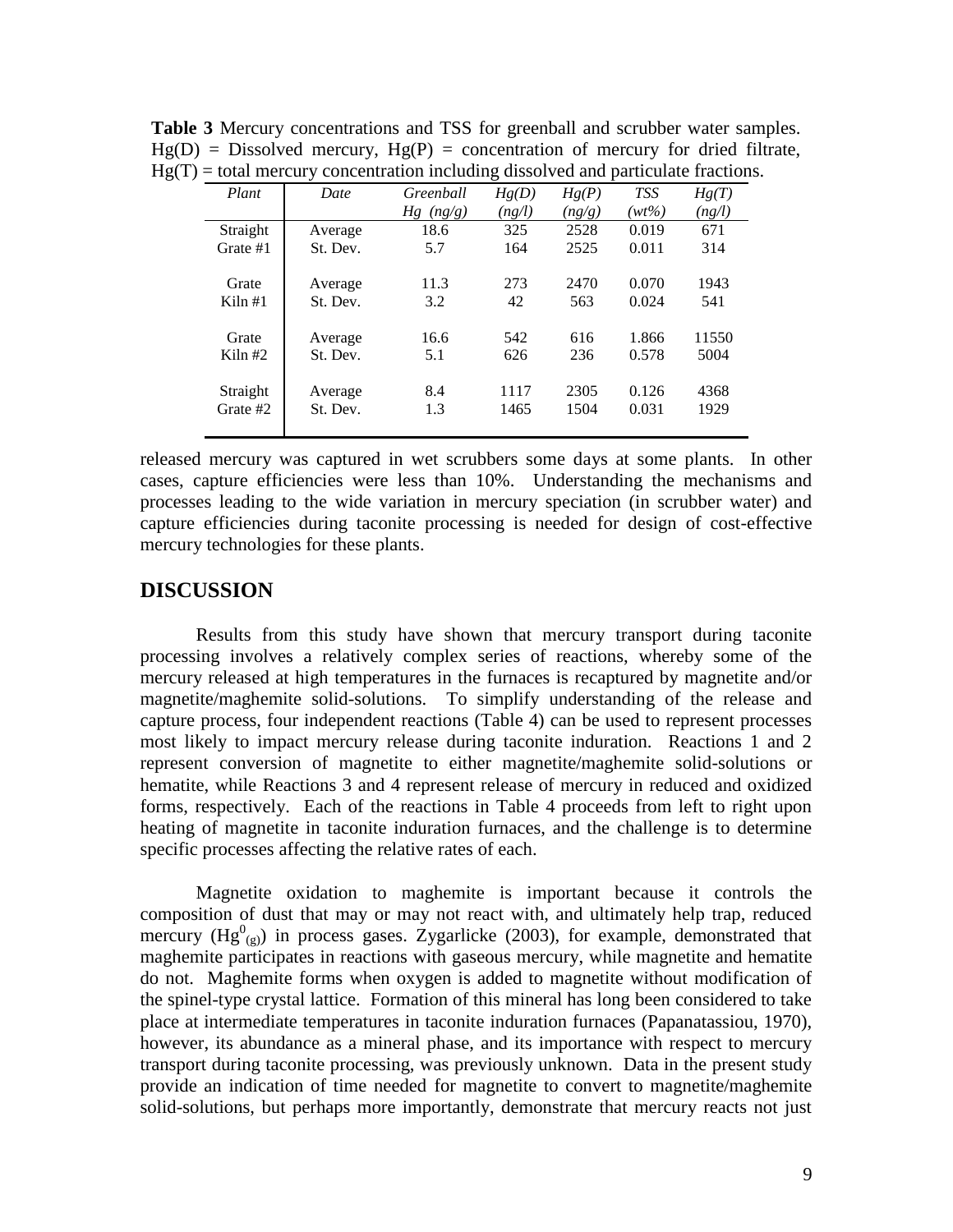with maghemite, but also with magnetite/maghemite solid-solutions that may be close in composition to magnetite.

Reaction 1 in Table 4 does not appear to take place on a scale where it is easily observable in bulk dust samples from grates. We note, however, that the process may take place on a small scale during pellet induration. While A/B values did tend to increases slightly during induration, the amount was not nearly as much as in experiments. This behavior can be understood, perhaps, by considering in more detail the steps needed for magnetite oxidation to maghemite to take place (Columbo et al., 1965; O'Reilly, 1984; Zhou et al., 2004). First, oxygen must be adsorbed to the surface of the grain. This takes place by reaction of oxygen with electrons from the  $Fe^{+2}$  component in magnetite to form  $\text{Fe}^{+3}$  and  $\text{O}^{2}$  ions. This has the effect of extending the mineral lattice.  $Fe^{+3}/Fe^{+2}$  ratio at the mineral surface increases as a result of this interaction, and a cation site vacancy develops in the vicinity of the added oxygen. Ionic and electronic diffusion then occur to reduce the chemical gradients, and given time, the grain may become homogeneous.

If time is insufficient for diffusion to take place, then only the outer boundaries of the grains can convert to maghemite. Oxidation of magnetite grains, thus, occurs from the outside in, such that full oxidation of the interior portions is diffusion limited and can only take place as fast as diffusion permits. The outer surface mineralogy and rate of mineral growth is complex, depending on temperature, humidity, oxygen availability, and nucleation effects, as well as crystal orientation (Zhou et al., 2004). Based on results from experiments and under-grate samples, conversion of magnetite to magnetite/maghemite solid-solutions can take place on relatively short time scales at 400 and 500ºC. However, time scales for induration furnaces are even shorter than those used in experiments, so only the outer-most surfaces of magnetite grains have time to convert to magnetite/maghemite solid-solutions. Since only the outer surface of the grains contacts mercury in the process gases, surface conversion of magnetite to maghemite may be all that is needed. Experimental data (Benner, 2005) indicate the process (Reaction 1) begins at temperatures less than 400 ºC and will likely continue until eclipsed by conversion to hematite. To understand mercury transport in taconite induration furnaces, therefore, it is important to determine where magnetite and magnetite/maghemite solid-solutions convert to hematite (Reaction 2).

Ultimately, nearly all of the magnetite in greenballs is converted to hematite by exposure to air at temperatures of 1200 to 1300ºC later in the induration process. Hematite is not known as a significant oxidant for  $Hg^0_{(g)}$  at power plants (Zygarlicke, 2003). Thus, conversion of magnetite to hematite may limit mercury oxidation and capture during induration, and the mineralogic conversion process likely signals the final release of mercury to process gases during taconite induration.

For greenball samples heated in air, it took 20 minutes of exposure at 400 and 500ºC to convert 11 and 23% of the solids, respectively, to hematite. Reaction times are lower, but temperatures are higher during induration. Hematite formation begins to dominate the oxidation process in the preheat zones in grate-kiln furnaces and in the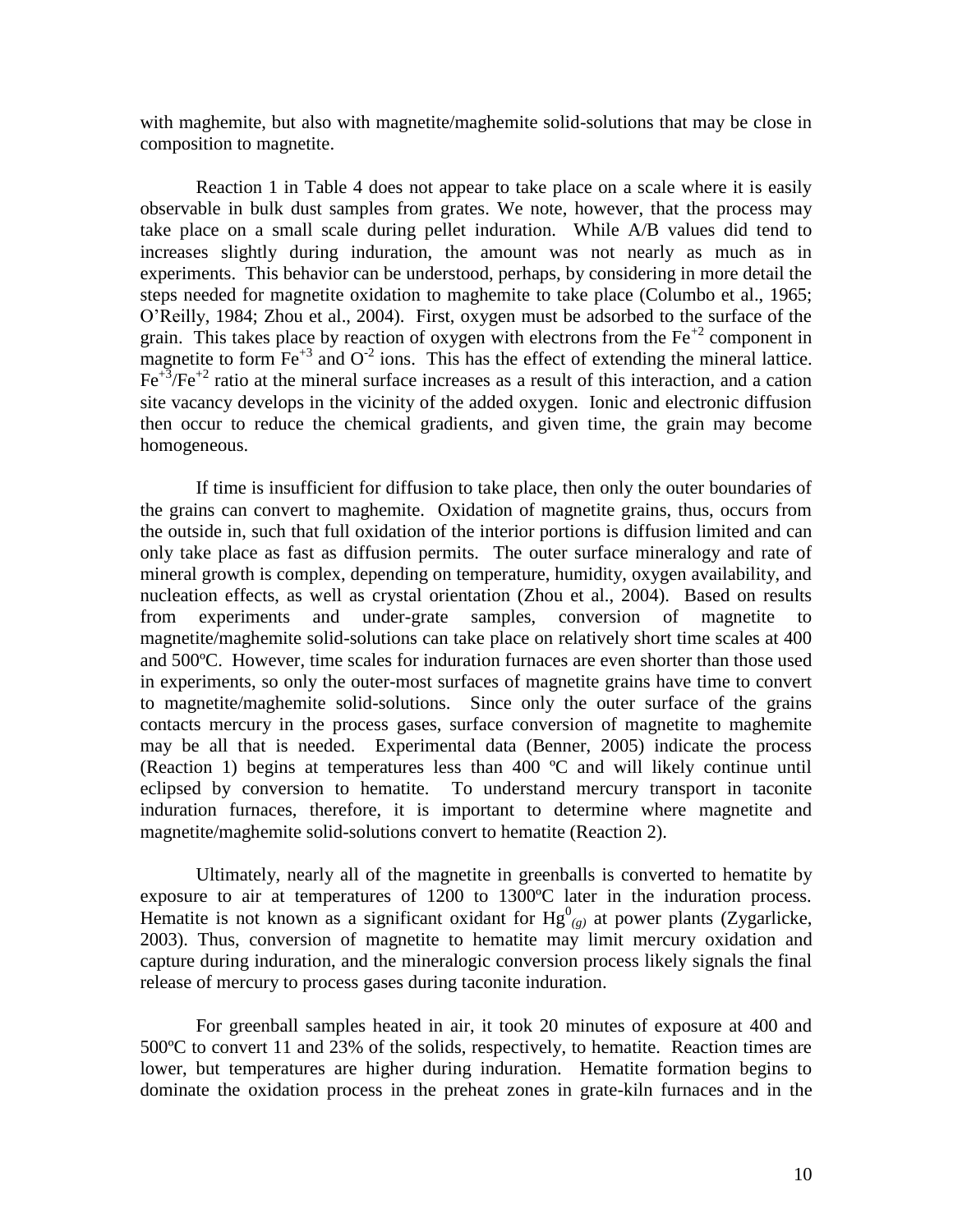firing zone at straight grate furnaces. In all four grates sampled, mercury decreases in dust coincide with hematite increases, consistent with the idea that hematite generation effectively releases all of the mercury from magnetite/hematite solid-solutions. It is somewhat paradoxical in terms of predicting mercury release when at least a fraction of the mercury released from hematite formation will be adsorbed to solids and transported directly back to the part of the furnace where it had just been released.

This leads to consideration of the conversion of mercury from its oxidized immobile form, HgO<sub>(ss)</sub>, to its reduced and volatile form,  $Hg^{0}_{(g)}$  (Reaction 3). The subscript "*(ss)"* in HgO*(ss)* is used to indicate Hg in magnetite/maghemite solid-solutions, however, the nature and form of this component is not well known. In primary greenball samples Hg may be dispersed throughout the grain or combined with other trace components such as sulfur. However, the high concentration of mercury observed for dust samples composed exclusively of slightly oxidized magnetite in preheat zones (Fig. 4) leaves little doubt that the element exists as a surface adsorbate once it is recaptured by minerals in the furnace.

The precise manner in which mercury evolves from the surface of magnetite/maghemite solid-solutions may provide an important constraint on the form of mercury in the resulting process gas, and can impact the behavior of mercury in wet scrubber systems. Reaction 3 is a hypothetical mechanism for producing  $Hg^0_{(g)}$ , the form of mercury to be avoided, if possible, because it is not captured by wet scrubbers unless subsequent chemical reactions promote oxidation in the process gas phase. Reaction 4,

| <b>Number</b> | Chemical reaction                                                                           | <i>Importance for Hg transport</i>                                                                                                                                                                                                   |
|---------------|---------------------------------------------------------------------------------------------|--------------------------------------------------------------------------------------------------------------------------------------------------------------------------------------------------------------------------------------|
| (1)           | $2Fe3O4(ss) + \frac{1}{2}O2(g) = 3Fe2O3(ss)$<br>Magnetite<br>Maghemite                      | Maghemite interacts with mercury in<br>flue gases, while magnetite does not.<br>The minerals have the same structure<br>and form a solid solution but little is<br>known about how mercury reacts with<br>magnetite solid solutions. |
| (2)           | $2Fe3O4 + \frac{1}{2}O2(g) = 3Fe2O3$<br>Magnetite<br>Hematite                               | Mercury is released when magnetite is<br>converted to hematite in induration<br>furnaces. Hematite does not interact<br>with mercury in flue gases.                                                                                  |
| (3)           | $HgO_{(ss)} = Hg_{(g)}^0 + 1/2O_{2(g)}$                                                     | $Hg^{0}_{(g)}$ is insoluble in water and cannot<br>be caught by wet scrubbers. $HgO_{(ss)}$<br>represents mercury associated with<br>magnetite and magnetite/maghemite<br>solid-solutions.                                           |
| (4)           | $HgO_{(ss)}$ + 2HCl <sub>(g)</sub> = HgCl <sub>2(g)</sub> + H <sub>2</sub> O <sub>(g)</sub> | $HgCl_{2(g)}$ is soluble in water and the<br>$Hg^{2+}$ base atom can adsorb to solids.<br>This species is more easily captured<br>by wet scrubbers than $Hg^{0}_{(g)}$ .                                                             |

**Table 4:** Primary chemical reactions that constrain mercury release, transport, and capture in taconite induration furnaces.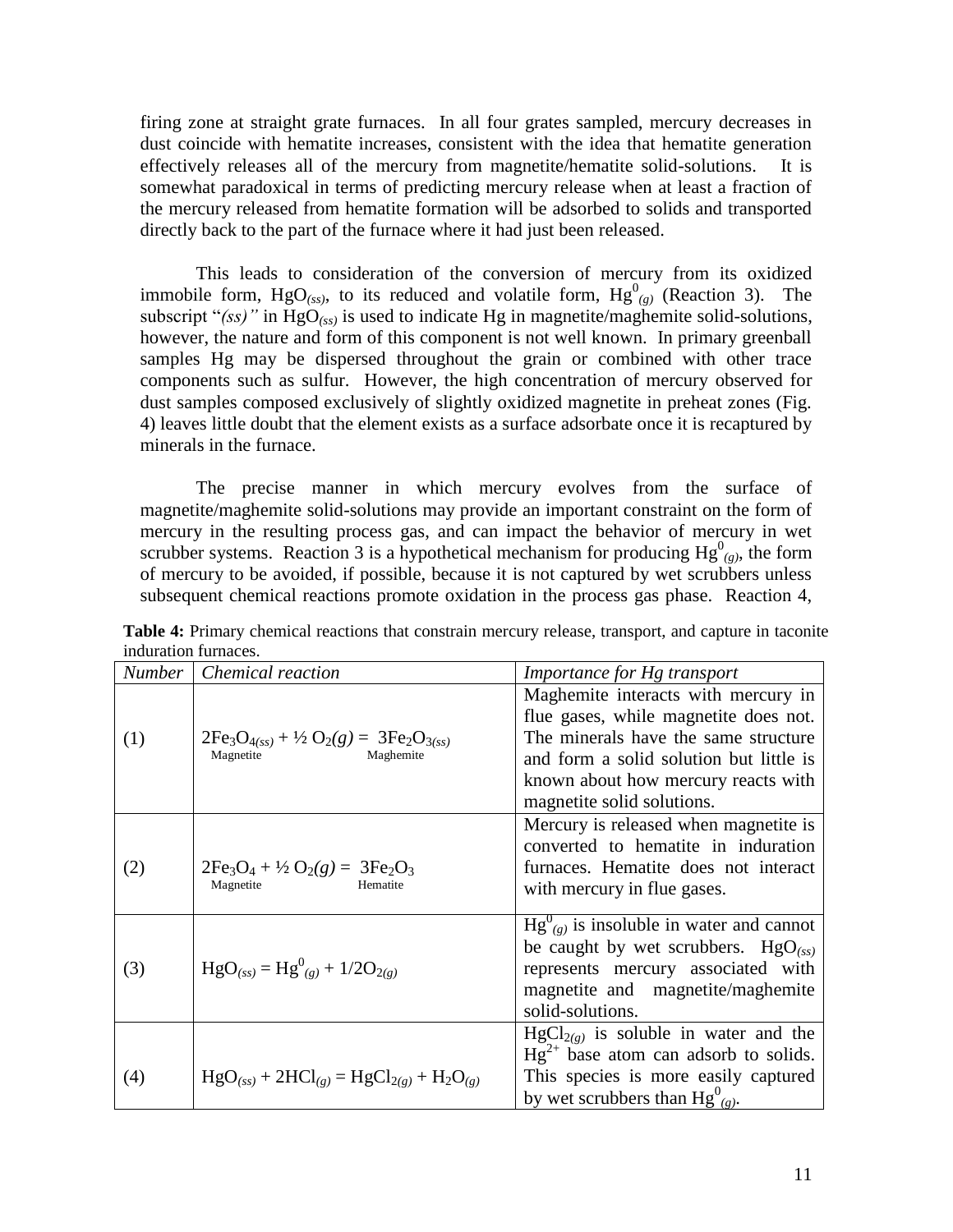however, represents a hypothetical mechanism for generating  $HgCl_2^0_{(g)}$ , a molecule containing mercury in oxidized form which is easily captured by wet scrubber system and which can adsorb to solids. The relative overall rates of Reactions like 3 and 4 will dictate the relative amounts of mercury released in taconite induration furnaces that can be captured either as particulate or dissolved mercury or which will be released to the atmosphere  $(Hg^{0}_{(g)})$ .

While it is unlikely that the iron-oxide mineralogy would be strongly affected by the presence or absence of small amounts of HCl*(g)* in process gases, there is good reason to expect HCl to favor Reaction 4 over Reaction 3 under conditions of relatively modest HCl concentrations. Galbreath and Zygarlicke (2000), for example, showed that the dominant transformation pathways for mercury in flue gases in coal fired power plants was by heterogeneous chlorination reactions taking place at mineral surfaces on fly-ash. The reaction products were a combination of particle-bound mercury and  $HgCl_{2(\varrho)}$ *.* Results from mercury oxidation experiments involving gas reactions with fly ash have suggested a direct role for Fe-oxides, in particular (Ghiorshi, 1999; Lee *et al.,* 2001). Subsequently, Galbreath et al. (2005) performed experiments to confirm that reactions between  $\mathrm{Hg}_{(g)}^0$ , HCl, and maghemite lead to a high degree of oxidation of mercury in flue gases.

The high mercury concentrations in many of the under-grate samples support reactivity of iron oxides with mercury during taconite processing, and the relatively high concentration of mercury in scrubber waters provides evidence that the mercury finally released from induration is sometimes highly oxidized (e.g., 40%). The predominant source of Cl is thought to be the pore fluid from processing waters and lime stone flux material which upon heating to 1200 to 1300ºC in the firing zone, is expected to be volatilized as  $\text{HCl}^{0}_{(g)}$ . Air containing the  $\text{HCl}^{0}_{(g)}$  travels into the preheat and drying zones where it may react with the mercury bearing iron oxides.

Mass balance results suggest taconite processing gases contain 1 to 10 ppmv Cl, values that are relatively low compared to those needed for homogenous gas phase HCl oxidations to occur (e.g., Widmer *et al*.,1998). Thus, it is unlikely that homogenous gas reactions with HCl promote oxidation during taconite induration. However, Edwards et al. (2001) showed that the predominant Cl species for mercury oxidation in homogenous reactions were trace molecular species such as  $Cl_{(g)}^{0}$  and  $Cl_{2}^{0}$  which oxidize  $Hg_{(g)}^{0}$ orders of magnitude more rapidly than HCl. It is unknown whether such metastable species exist in taconite processing gases. Alternatively, the heterogenous reactions between HCl and iron oxides that come into contact with the processing gases can account for the oxidized mercury in scrubber waters (Ghiorshi, 1999; Lee *et al,* 2001; Zygarlicke, 2003; Galbreath et al, 2005). Certainly, there is abundant opportunity for processing gases containing  $Hg^0_{(g)}$  and HCl to come into contact with iron oxides.

Capture efficiencies range between 9 and 40%, with the highest recovery values found for plants that use grate-kilns. While a simple difference in the grate type might be partially responsible for the difference in capture rates, it is also possible that the trend is related to differences in residence times and concentration of reactive components (e.g.,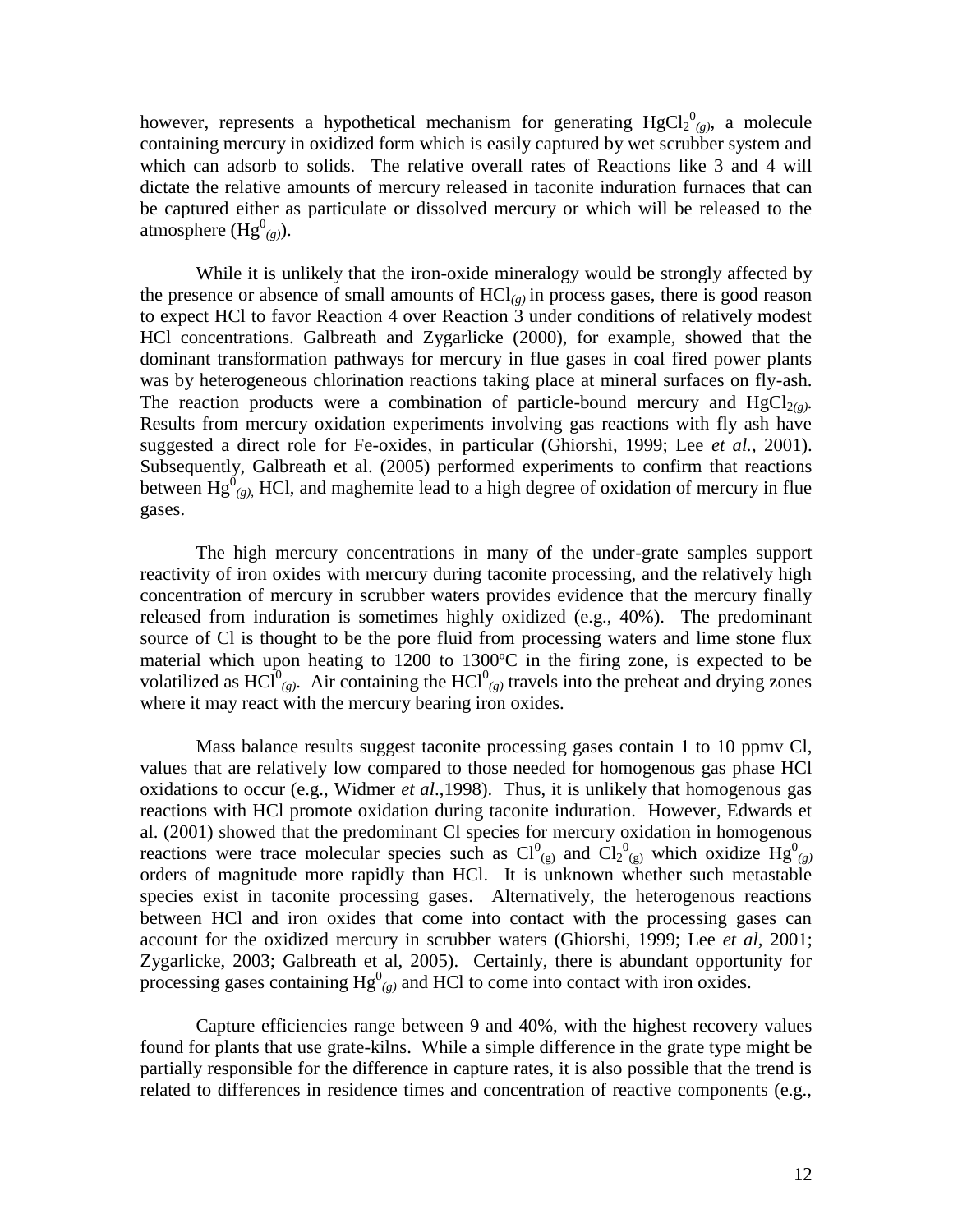HCl and/or iron oxides). An overall reaction describing heterogeneous oxidation of mercury by magnetite/maghemite solid-solutions and HCl can be written:

 $Hg_{(g)}^0 + 3Fe_2O_{3(ss)} + 2HCl_{(g)} = 2Fe_3O_{4(ss)} + HgCl_{2(g)} + H_2O_{(g)}$ . Maghemite Magnetite

Future studies are planned to measure gas chemistry directly in taconite induration furnaces as well as to test whether Cl injection has a direct impact on mercury oxidation and capture by wet scrubbers.

It should be mentioned, however, that just increasing the capture rate for mercury in induration furnaces will be insufficient to reduce mercury in taconite stack emissions. Currently, three out of the four plants studied here simply recycle most of the captured mercury back to the induration plants. Several potential means to ensure the majority of captured mercury is routed to tailings basins, rather than back to the induration plant, are being investigated.

#### **CONCLUSIONS**

Experiments were performed and samples were collected from beneath grates and wet scrubbers in four induration furnaces to identify the primary processes affecting mercury release and capture for the taconite industry. Magnetite/maghemite solidsolutions formed during heating of the fresh magnetite-dominated greenballs in air and correspondingly, mercury release rates were greatly reduced compared to when the greenballs were heated in  $N_2$ . These results agreed with observations from under-grate samples from taconite induration furnaces which revealed considerable uptake of mercury at moderate temperatures. In general, therefore, it appears that mercury release during induration begins at approximately 450ºC and continues to unspecified higher temperatures, as the magnetite converts to hematite, which appears to exclude and not react with mercury.

Subsequent to release, mercury can readsorb to magnetite/hematite solid-solutions but the overall rate of capture by wet scrubbers appears to depend both on the availability of  $\text{HCl}_{(g)}^0$  and particulate phases, most likely magnetite/maghemite solid-solutions, consistent with a reaction such as:

$$
Hg^{0}_{(g)} + Fe_{2}O_{3(ss)} + 2HCl_{(g)} = 2Fe_{3}O_{4(ss)} + HgCl_{2(g)} + H_{2}O_{(g)}
$$
  
Maghemite Magnetic

Despite the considerable uncertainty that exists in computation of mass fluxes for mercury, chloride, and particulates in taconite induration furnaces, the relationships observed in this study provide evidence that relatively simple procedures involving injection of Cl and/or maghemite/magnetite may provide a relatively cheap and simple means to control mercury emissions during induration at taconite processing facilities.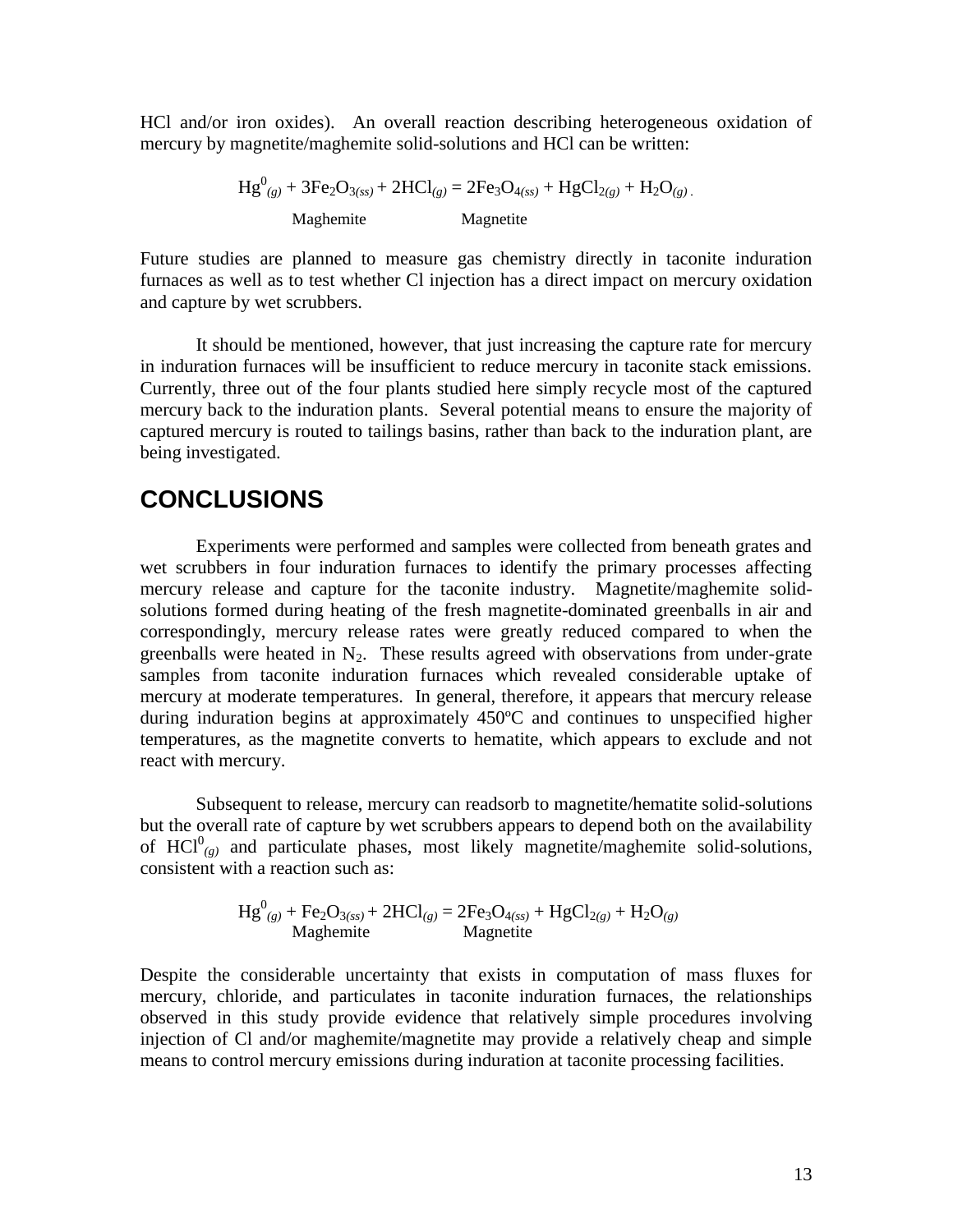# **ACKNOWLEDGMENTS**

This study was supported by funds from Iron Ore Cooperative Research and Environmental Cooperative Research Programs at the Minnesota Department of Natural Resources. Thanks are extended to those who participated in this research, particularly: John Folman, Minnesota Department of Natural Resources who provided dedicated and careful assistance selecting and readying equipment for and participating in field sampling trips. We also thank Blair Benner, University of Minnesota, Coleraine Minerals Research Laboratory, who performed and helped interpret data on taconite heating experiments. We also thank personnel from the mining industry for helping to arrange our visits, choosing and readying sampling locations, and/or for providing assistance in interpretation of results.

## **REFERENCES**

Benner, B. (2005) Mercury release from taconite during heating. CMRL report TR-05- 06/NRRI/TR-2005-17, 3 pages.

Berndt, M. E. (2003) *Mercury and mining in Minnesota*. Final report, Minnesota Department of Natural Resources, 58p.

Berndt, M. E., Engesser, J., and Anderson, A. (2003) On the distribution of mercury in taconite plant scrubber systems. Minnesota DNR report prepared for MPCA. 30 p.

Colombo, U., Gazzarrini, F., Lanzavecchia, G., Sironi, G. (1965) Magnetite oxidation: a proposed mechanism. *Science*, 147, 1033.

Coey, J.M.D., Morrish, A. H., Sawatsky, A. Mössbauer study of conduction in magnetite. J. Phys. (1971) C1-32, 271-273.

Edwards, J. R., Srivatava, R. K., and Kilgroe, J. D. (2001) A study of gas-phase mercury speciation using detailed chemical kinetics. J. Air. Waste. Man. Assoc., 51, 869-877.

Engesser, J. and Niles, H. (1997) Mercury emissions from taconite pellet production. Coleraine Minerals Research Laboratory, Report to MPCA: U of M contract # 1663-187- 6253. 16 pages plus tables, figures and appendices.

Galbreath, K. C. and Zygarlicke, C. J. (2000) Mercury transformation in coal combustion flue gas. Fuel Processing Tech. 65, 289-310.

Galbreath, K. C., Zygarlicke, C. J., Tibbetts, J. E., Schulz, R. L., and Dunham, G. E. (2005) Effects of NO<sub>x</sub>,  $\alpha$ -Fe<sub>2</sub>O<sub>3</sub>,  $\delta$ -Fe<sub>2</sub>O<sub>3</sub>, and HCl on mercury transformations in a 7-kW coal combustion system. Fuel Processing Technology, 86, 429-488.